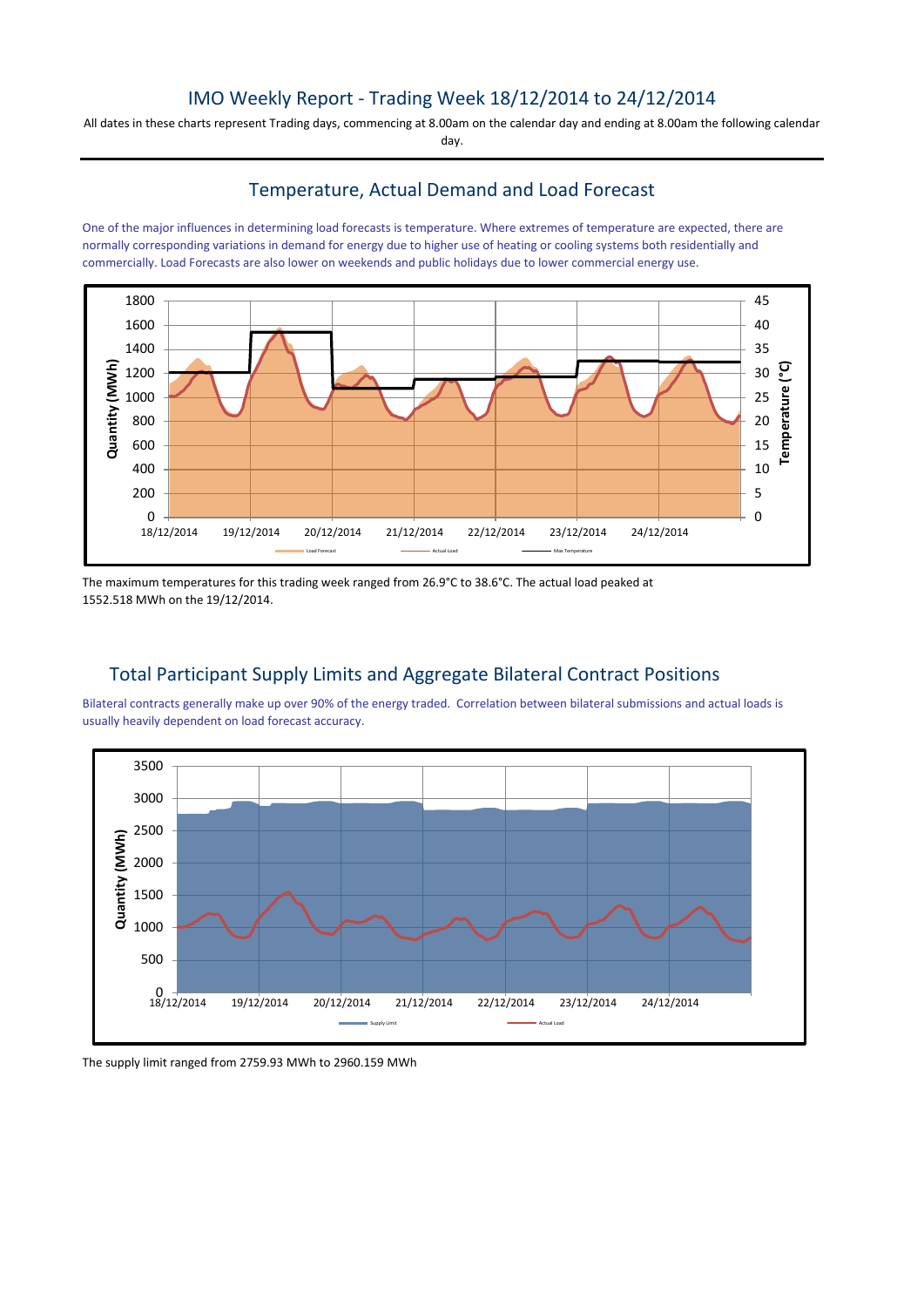#### Net Balancing Market Trades

Bilateral contracts and STEM trading are generally based on the forecast energy requirements of Participants. When the forecast requirements are higher or lower than the actual requirements for a day, this Market energy must be bought and sold in the balancing mechanism. This graph shows the estimated net balancing trades.



The majority of the balancing activity this week occurred within Balancing Demand. The maximum balancing demand for the week reached 212.364 MWh on the 20/12/2014. The maximum balancing supply for the week reached -204.095 MWh on the 19/12/2012.

## Total Traded Energy

This chart represents a comparison between the total net energy that is traded in Bilateral Contracts, the STEM and the balancing mechanism. Balancing Supply represents cases in which the total contract position is greater than the demand and customers must supply energy back to balancing. Balancing Demand represents cases in which the total contract position is less than the demand and customers must purchase energy from balancing.



Total balancing supply equalled -5475.222 MWh whereas total balancing demand equalled 18352.455 MWh. The Total STEM Traded quantity was 11799.383 MWh, with the STEM Clearing Quantity ranging between 13.329 MWh and 147.319 MWh.